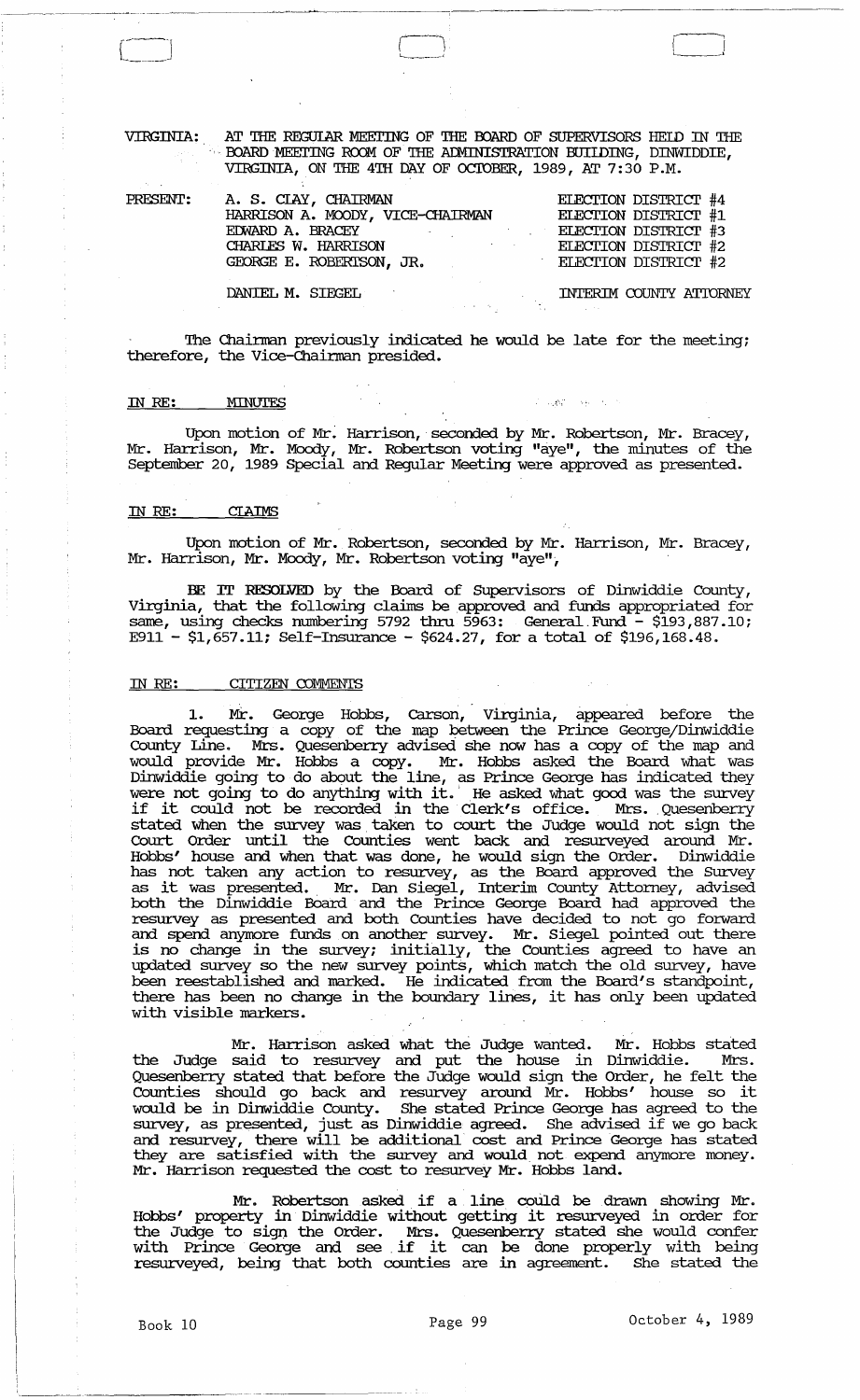last action she had from the Board was they agreed with the boundary line as presented.

Mr. Bracey stated he would like to see the Judge's reconnnendations to go by.

Mrs. Quesenberry stated she would get the costs, alternatives and the Judge's recommendations by the October 18, 1989 meeting.

Mr. Hobbs stated he wanted a copy of each Conditional Use Permit for salvage yards in Dinwiddie County. Mrs. Quesenberry stated Mr. Hobbs could look through the records and copies would be provided him at a cost per copy.

Mr. Moody passed the gavel to the Chairman to preside.

2. Mr. Richard Earl questioned the frequency, timing, and length of Executive Sessions. Mrs. Quesenberry advised they law is very specific regarding Executive sessions and they are called only when needed and only matters specified discussed. If an Executive Session is scheduled as the last item, she intonns the public if action will be taken or not. He also requested enforcement of zoning ordinances be made after notice has been given, particularly, C. J. Johnson's property on 226 and his place of business on Route 460 which has a body shop and junk cars behind the business. He asked if Mr. Johnson was to install a fence on his business. He asked if Mr. Johnson was to install a fence of property. The County Administrator advised the staff look into this.

3. Mr. Bob Mengel addressed the Board regarding fire programs fund money provided by the state. He stated it was money for safety, training and some administrative costs and that it was raised by putting a tax on fire insurance policies. He asked the Board to make sure the Fire Departments get all of the money and not let staff spend it without the pennission of the Fire Deparbnents as they include this money in their budget.

4. Mr. Jack Mayes, Rt. 1 Box 68, Dinwiddie, connnended the Board and Department Heads for the big turn around as a result of the audit of last year. He thanked Wendy Quesenberry for preparing the budget and expressed his appreciation for the headway in turning the County's deficit around.

# IN RE: AMENDMENTS TO AGENDA

Upon motion of Mr. Robertson, seconded by Mr. Harrison, Mr. Bracey, Mr. Harrison, Mr. Moody, Mr. Robertson, Mr. Clay voting "aye", the following amendment was added to the Agenda:

13. EXECUTIVE SESSION 3. Legal

## IN RE: PRESENTATION OF RESOlUTION

Mr. R. Joseph Emerson, Jr. was presented a framed resolution which was adopted June 21, 1989, thanking him for his services to Dinwiddie County as Director of Planning.

# IN RE: JAIL RENOVATION UPDATE

The County Administrator advised a walk through was conducted at the jail to check the process on the renovation work. One item that the Board wanted addressed was the positioning of the windows in the Guard Tower. They had asked about lowering the existing windows to provide a better view. The Architect and she agreed that the proposed cost is not reasonable and they would not reconnnend the Board go forward with the proposal. She stated that when the contractor was finished, she would bid out repositioning the windows with local contractors. However, they do

 $\label{eq:1} \frac{1}{\sqrt{2}}\frac{1}{\sqrt{2}}\frac{1}{\sqrt{2}}\frac{1}{\sqrt{2}}\frac{1}{\sqrt{2}}\frac{1}{\sqrt{2}}\frac{1}{\sqrt{2}}\frac{1}{\sqrt{2}}\frac{1}{\sqrt{2}}\frac{1}{\sqrt{2}}\frac{1}{\sqrt{2}}\frac{1}{\sqrt{2}}\frac{1}{\sqrt{2}}\frac{1}{\sqrt{2}}\frac{1}{\sqrt{2}}\frac{1}{\sqrt{2}}\frac{1}{\sqrt{2}}\frac{1}{\sqrt{2}}\frac{1}{\sqrt{2}}\frac{1}{\sqrt{2}}\frac{1}{\sqrt{2}}\frac{$ 

 $\omega_{\rm{eff}}$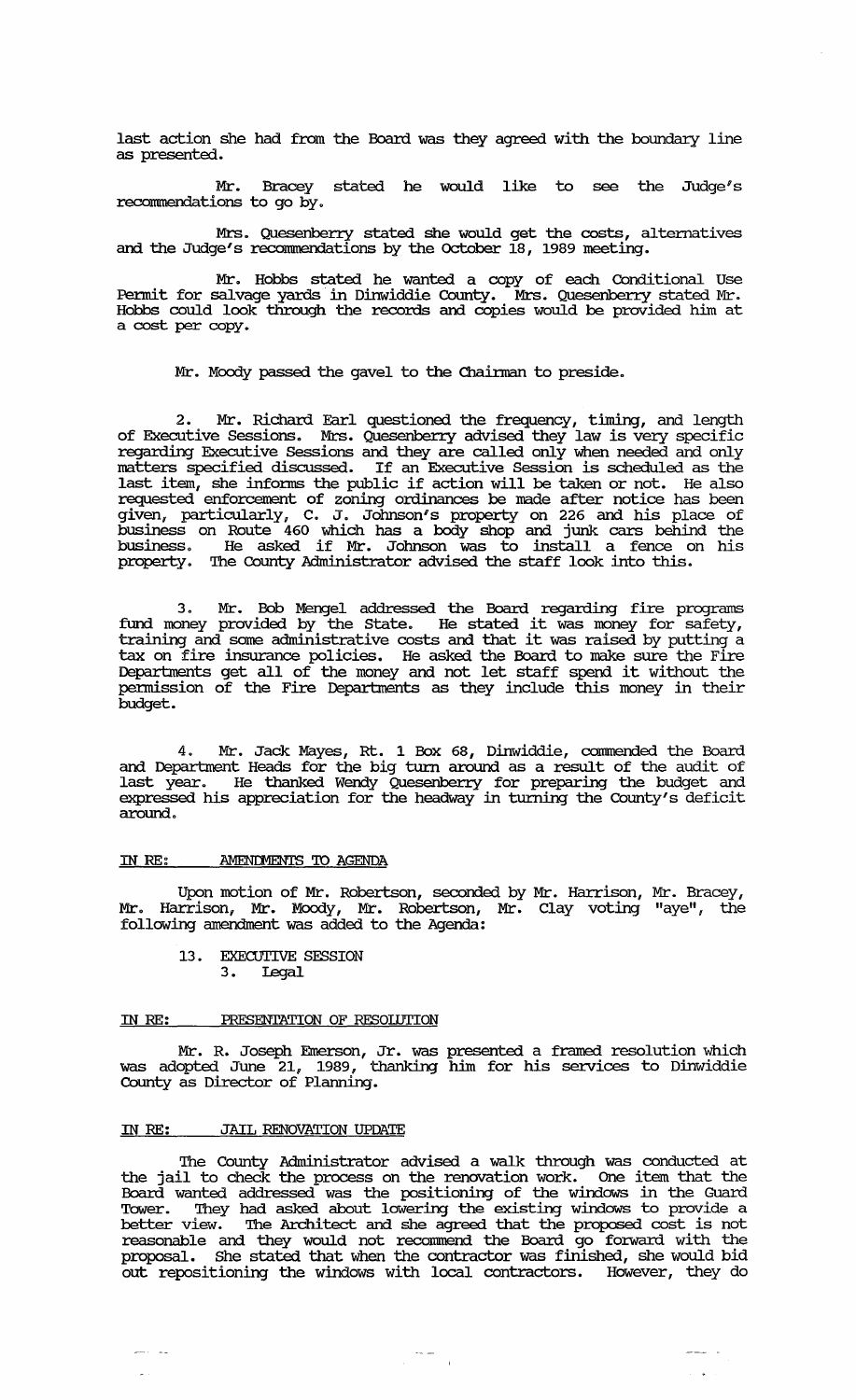recommend increasing the size of the view window on the guard tower door at a cost of \$206.36.

Upon motion of Mr. Robertson, seconded by Mr. Bracey, Mr. Bracey, Mr. Harrison, Mr. Moody, Mr. Robertson, Mr. Clay voting "aye", the County Administrator was authorized to have the view window on the guard tower door increased and installed at the jail facility at a cost of \$206.36.

The County Administrator also advised the cold water pipes needed to be insulated so the condensation would not drip into the jail. She requested authorization to obtain local pricing on the insulation for the cold water piping in the jail and go forward with the lowest bid.

Upon motion of Mr. Moody, seconded by Mr. Harrison, Mr. Bracey, Mr. Harrison, Mr. Moody, Mr. Robertson, Mr. Clay voting "aye", the County Administrator is authorized to obtain pricing on the insulation to the cold water piping in the jail and to award the work to the lowest bidder.

#### IN RE: ANIMAL WARDEN

 $\begin{pmatrix} 1 & 1 \\ 1 & 1 \end{pmatrix}$ 

Mr. L. A. Brooks presented his August and September reports. Mr. Robertson asked Mr. Brooks to have his department enforce the Leash Law more as there seemed to be some laxity in his area.

## IN RE: SOCIAL SERVICES

Mrs. King Talley, Director of Social Services, advised applications for the Energy Assistance Program would start being accepted November 1, 1989. She also stated her Deparbnent would be distributing connnodities at the Moose Lodge.

## IN RE: APPROPRIATION OF \$170,000 - SCHOOL BOARD

Dr. Richard Vaughn, Superintendent of Schools, requested the appropriation of \$170,000 that the Board tentatively approved contingent upon the audit. The audit shows that the money is available and therefore he recommended the appropriation of the \$170,000 from the 1988-89 Reserve Fund to the 1989-90 School Budget. This money was requested for the Sunnyside roof repair.

Upon motion of Mr. Bracey, seconded by Mr. Harrison, Mr. Bracey, Mr. Harrison, Mr. Moody, Mr. Robertson, Mr. Clay voting "aye",

BE IT RESOLVED by the Board of Supervisors of Dinwiddie County, Virginia that \$170,000 be appropriated from the 1988-89 Reserve Fund to the 1989-90 School Budget.

# IN RE: HEALITH INSURANCE PAY OFF - SCHOOL BOARD

Dr. Richard Vaughn, SUperintendent of Schools, advised the School Board wished to go to a different health insurance plan. Their present plan is a "Cost Plus" plan and at one point they had conserved \$160,000. He stated the County used these funds in an effort to meet other budget needs. In order for their employees to go to a change in insurance plans and enter a contract like the County has which pays straight premimns, they must payoff their \$141,000 deficit to Blue Cross/Blue Shield. He requested the Board of SUpervisors authorize the School Board to make the payment to Blue Cross/Blue Shield.

Mrs. Wendy Quesenberry, Interim County Administrator, advised it would be in the best interest of the School Board to pay the debt off and enter into a comprehensive policy; however, she recommended the School Board be authorized to pay the debt out of their present 1989-90 Budget, and urged the School Board to save the balance of· this premium at the end of the year instead of taking it from the reserve funds. However, if the School Board is faced with a short fall at the end of the year due to this, the Board of Supervisors would evaluate the County's fiscal position at that time to assist them.

 $\mathbb{R}^2$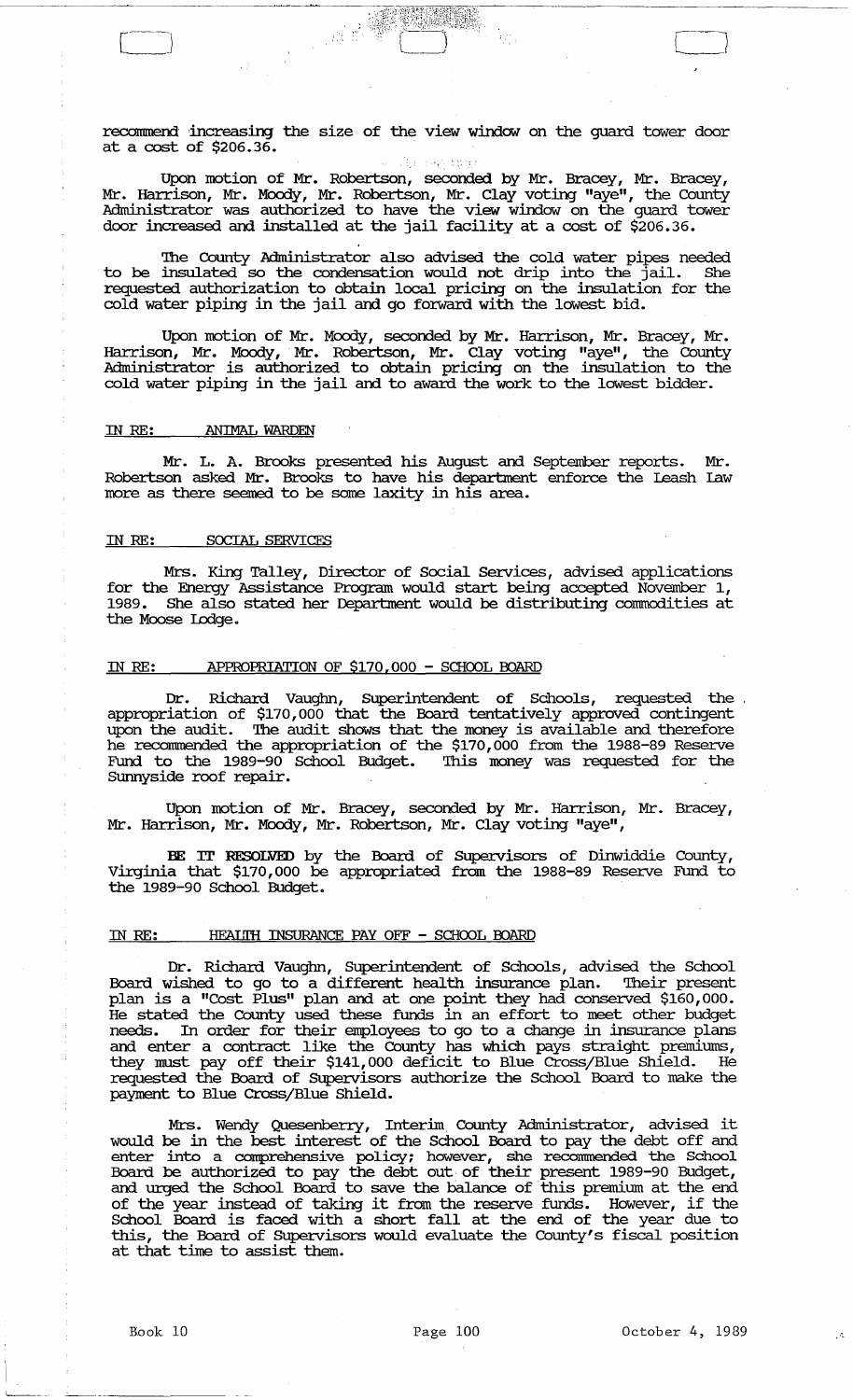Upon motion of Mr. Robertson, seconded by Mr. Harrison, Mr. Bracey, Mr. Harrison, Mr. Moody, Mr. Robertson, Mr. Clay voting "aye",  $\overline{\phantom{a}}$ 

BE IT RESOLVED by the Board of SUpervisors of Dinwiddie County, Virginia that the School Board is authorized to payoff their Blue Cross-Blue Shield debt of approxliuately \$141,000 out of their present 1989-90 Budget.

# IN RE: SCHOOL BOARD -- TRANSFER OF FUNDS

Dr. Richard Vaughn, Superintendent of Schools, stated one category in which funds were expended in excess of the budgeted amount for the 1988-89 school year was transportation (replacement of buses). He requested the Board transfer \$7,007.69 from the operation and maintenance category to transportation in order for the budget to balance.

Upon motion of Mr. Moody, seconded by Mr. Robertson, Mr. Bracey, Mr. Harrison, Mr. Moody, Mr. Robertson, Mr. Clay voting "aye",

BE IT RESOLVED by the Board of SUpervisors of Dinwiddie County, Virginia that \$7,007.69 be transferred from the operation and maintenance category to transportation in order to balance the 1988-89 School Budget.

## IN RE: SCHOOL SUPERINTENDENT

Mr. Clay asked Dr. Vaughn the status of the SUrmyside Roof suit. Dr. Vaughn indicated the County Attorney is proceeding with it. Mr. Dan Siegel, Interim County Attorney, advised he is proceeding with the suit, but was not in a position to advise the Board at this time. Regarding the new roof, Dr. Vaughn advised the engineer is drawing up the specifications for the bidding.

Kay Winn asked about the asbestos removal contract wherein the company would owe the County \$650 per day for every day after August 28, and whether the company has been paid. Dr. Vaughn advised they are negotiating with the company in determining the damages and the amount they will be assessed. She asked if the \$650 was going to be deducted from the original contract of \$59,800. Dr. Vaughn advised whatever penalty is charged will be deducted. Ms. winn stated that beginning around August 28, the consultant reconnnended all work be done during the 3:00 p.m. 11:00 p.m. shift, except saturday which would be 7:30 a.m. to 5:00 p.m. She -advised before the hours could be changed, it had to be agreed upon by the owner, the consultant and the contractor. She asked when it was changed to allow asbestos to be removed from the school while the children were attending. Dr. Vaughn stated they were required to work after hours if they were in areas where children would be or would cause a problem with people. He said there was no law to prohibit it and the three would have to agree to a change.

## IN RE: REPORT -- RECREATION DEPARIMENT

Ms. Fran Hart presented her Progress Report for September, emphasizing the Dinwiddie Crafts Fair scheduled october 28, 1989.

# IN RE: APPOINIMENT -- RECREATION SECRETARY

Upon motion of Mr. Harrison, seconded by Mr. Robertson, Mr. Bracey, Mr. Harrison, Mr. Moody, Mr. Robertson, Mr. Clay voting "aye", Mrs. Patricia Heiser was appointed Secretary to the Recreation Department, effective October 2, 1989, at a salary range of Grade 8, Step  $2A - $12,230$ .

### IN RE: TARGET RANGE PERMIT -- FORD VFD

Mr. Jim Rice, Public Safety Director, presented an Application for Operation of a Target Range Pennit for the Ford Volunteer Fire Department to conduct a Turkey Shoot on property owned by Gilbert Wood, located on Route 751, one-half mile from the Ford Fire station. Mr. Rice has visited the site and reconnnended approval of the pennit.

 $\label{eq:reduced} \begin{split} \mathcal{L}_{\text{in}}(\mathcal{L}_{\text{out}},\mathcal{L}_{\text{out}}) & \sim \mathcal{L}_{\text{out}}(\mathcal{L}_{\text{out}}) \times \mathcal{L}_{\text{out}}(\mathcal{L}_{\text{out}}) \times \mathcal{L}_{\text{out}}(\mathcal{L}_{\text{out}}) \times \mathcal{L}_{\text{out}}(\mathcal{L}_{\text{out}}) \times \mathcal{L}_{\text{out}}(\mathcal{L}_{\text{out}}) \times \mathcal{L}_{\text{out}}(\mathcal{L}_{\text{out}}) \times \mathcal{L}_{\text{out}}(\mathcal{L}_{\text{$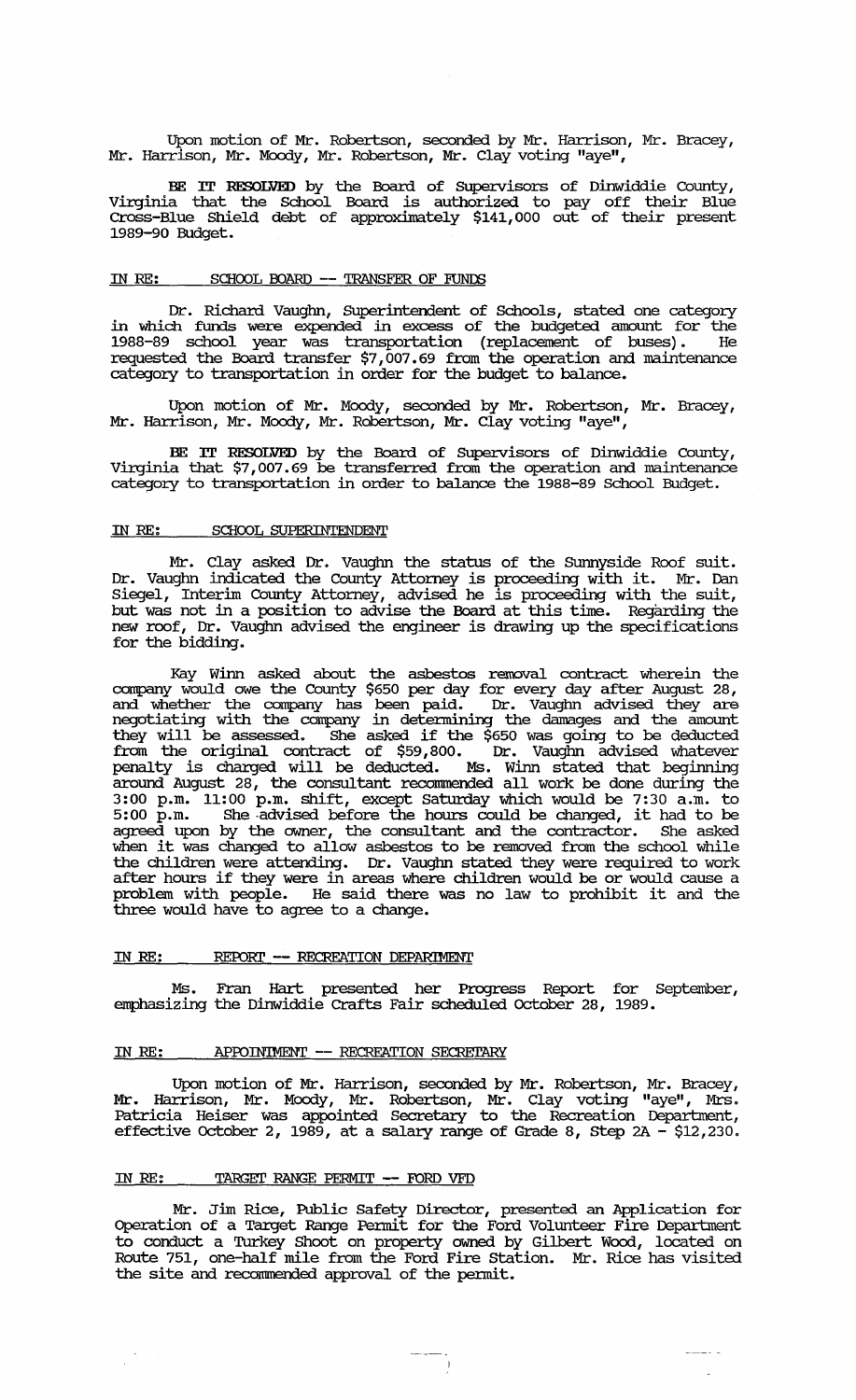Upon motion of Mr.' Moody, seconded by Mr. Harrison, Mr. Bracey, Mr. Harrison, Mr. Moody, Mr. Robertson, Mr. Clay voting "aye", a target range pennit was approved for the Ford Volunteer Fire Department to have turkey shoots on property owned by Gilbert Wood, located on Route 751, one-half mile from the Ford Fire Station, with all conditions stated therein.

# IN RE: REPORT -- PUBLIC SAFETY DIRECTOR

Mr. Jim Rice, Public Safety Director, advised the Public Safety Connnittee has met and will appear before the Board on October 18 to give a progress report. He stated they will have an official reconunendation for the Board November 1, 1989. He stated during the month of September, the Fire Department assisted the Rescue Squad on 19 calls, when the Rescue Squad was unable to have anyone on duty. The response time out of the fire station was less than one minute.

Mr. Rice advised the following met to make preparations in case a hurricane hit our area - Wendy Quesenberry, representatives of the Sheriff's Department, Rescue Squad, Fire Departments, Social Services, Health Department and School Maintenance~ At 4:30 a.m., Friday, September 22, 1989, the County's first emergency operation center was setup at the jail as Hurricane Hugo was expected to hit with 80 mph winds and 10 inches of rain. This included extra dispatchers on duty, some fire companies had extra fire members on duty that would pull shifts and were equipped with chain saws and generators, rescue squad had two crews on duty and the County was prepared to react with available resources. Mr. Rice updated Dr. Vaughn and the County Administrator hourly.

Mr. Robertson extended his thanks to Mr. Rice and the volunteers working with him.

Mr. Rice indicated the week of October 9 is Fire Prevention Week.

## IN RE: NEW CELL -- LANDFILL

Mrs. Wendy Quesenberry, Interim County Administrator, advised she had received the bids for the new cell at the landfill. She indicated the landfill Consultant interviews were held and as a result, more infonnation is needed from the five bidders. She requested authorization to obtain revised bids from these individuals and to go with the lowest bid.

Upon motion of Mr. Robertson, seconded by Mr. Bracey, Mr. Bracey, Mr. Harrison, Mr. Moody, Mr. Robertson, Mr. Clay voting "aye",

BE IT RESOLVED by the Board of SUpervisors of Dinwiddie County, Virginia that the County Administrator is authorized to obtain revised bids from the individuals submitting proposals on the new cell to be dug at the landfill; and,

BE IT FORmER RESOLVED by the Board of supervisors of Dinwiddie County, Virginia, that the County Administrator is authorized to award the contract to the lowest bidder.

#### IN RE: APPOINTMENT -- DIRECTOR OF SANITATION

Upon motion of Mr. Harrison, seconded by Mr. Moody, Mr. Bracey, Mr. Harrison, Mr. Moody, Mr. Robertson, Mr. Clay voting "aye", Mr. Dennis King was appointed Director of Sanitation, at Salary Grade 21, Step 4A -\$25,979, effective October 16, 1989.

# IN RE: VIRGINIA DEPARIMENT OF TRANSPORTATION

Mr. MacFarland Neblett, Resident. Engineer, Virginia Department of Transportation, advised three secondcuy roads in the County were under construction – Routes 680, 605 and 628. They have completed Route 632, near Tindall Concrete, which included upgrading the section of Route 632 from Route 460 to the back entrance of the Plant, utilizing Industrial Access Funds.

.\_----\_.\_-----------------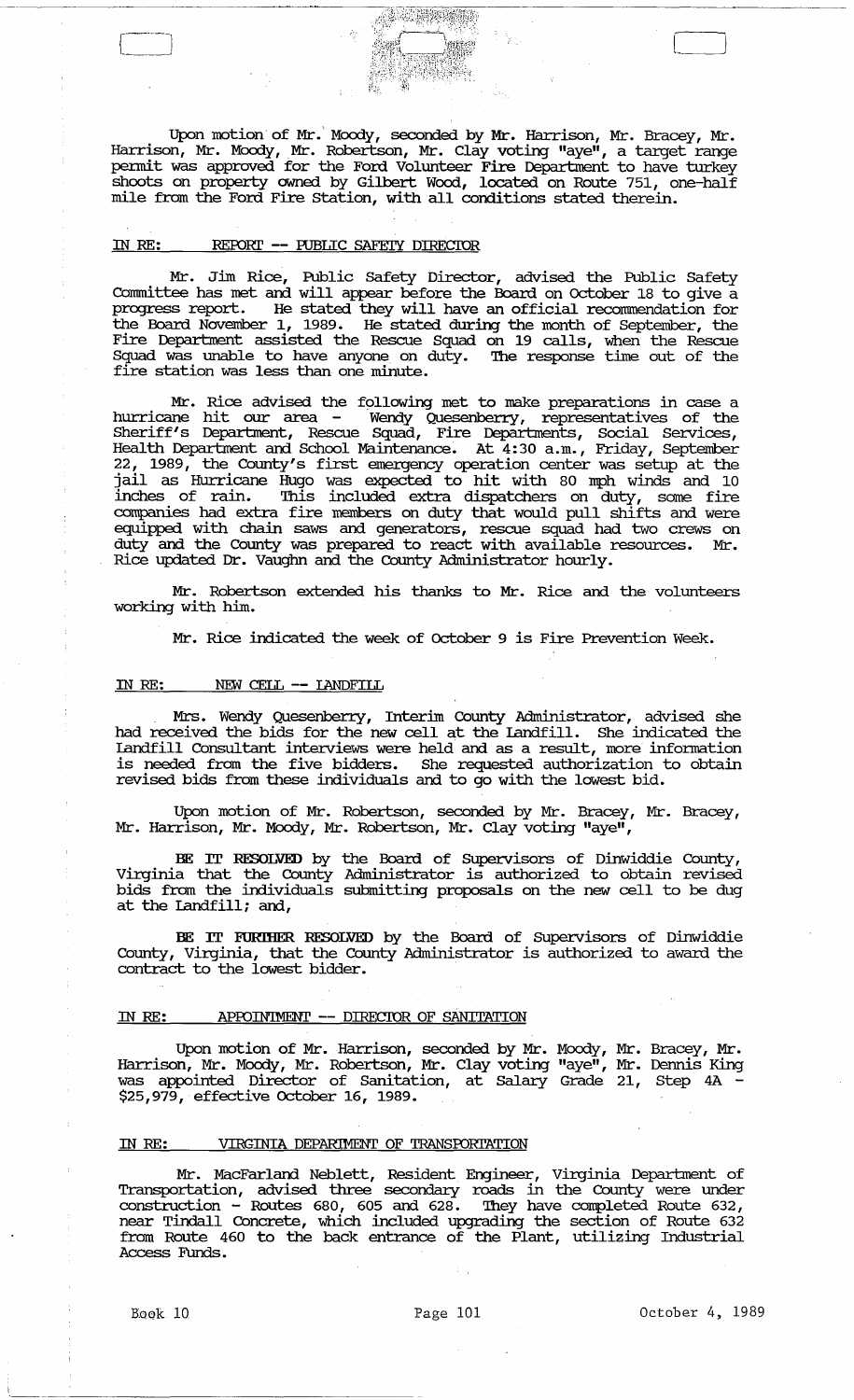Regarding a letter the Board received concerning Route 604, Halifax Road, the current Six-Year Plan indicated the section from Petersburg to Route 677 is scheduled for improvement in 1992. This would be a complete renovation.

Mr. Clay asked Mr. Neblett to conduct a speed check on Route 627, between Routes 460 and 751. Mr. Robertson requested the 45 mph Speed Limit sign be moved on Route 613, Dabney Estates, past Gibson Drive. Mr. Moody asked Mr. Neblett to consider Rt. 620 from Baltimore Corner to Rt. 460 for improvements because it is a main connector like Rt. 604 and 619.

Mr. Rice asked Mr. Neblett about extending the 35 mph speed zone on Route 1, North in the Dinwiddie village area. Mr. Neblett advised he has spoken with the District Traffic Engineer and they will continue to monitor this area due to the growth. During the last traffic check, the majority of the traffic was travelling 52-53 mph, so it is within the posted speed limit at this time.

# IN RE: P-89-9 -- WILLIAM H. JONES, JR.

Upon motion of Mr. Moody, seconded by Mr. Harrison, Mr. Bracey, Mr. Harrison, Mr. Moody, Mr. Robertson, Mr. Clay voting "aye", the rezoning case P-89-9 was removed from the table of the September 20, 1989 meeting.

Mr. Leonard Ponder, Director of Planning, advised this was a request presented by William H. Jones, Jr. to rezone 24 acres designated as land parcels 7A2-A & D located off of Route 601 on Chesdin Boulevard in the Namozine Magisterial District. He has requested to. rezone the land from Division 5, Agricultural, Rural Residential, District A-R to Division 6, Residential, Limited, District R-l.

Mr. Ponder produced a letter he sent to Mr. Jones advising Mr. Jones of the County's requirements in order to approve the rezoning.

(1) Access from Chesdin Boulevard to the west should be expanded to include an access from Route 601.

(2) All lots must be at least 20,000 square feet in size and meet the requisite lot size requirements if the property is served by public water and sewage and one and one-half (1 1/2) acres in size if there are private water and septic systems.

(3) The access easement on the eastern boundary of this property must be clearly indicated on a plat so that a property detennination can be made as to whether the easement actually encroaches upon the subject property.

(4) The Planning Department requires that a revised preliminary sketch be submitted to the deparbnent by october 31, 1989 to be placed in Mr. Jones' file.

Mr. Ponder advised Mr. Jones came by the office and agreed with the recommendations. He stated Mr. Jones has only presented a preliminary sketch, rather than a preliminary plat. However, he had concerns over the sketch and that is why he requested the above.

Upon motion of Mr. Robertson, seconded by Mr. Bracey, Mr. Bracey, Mr. Harrison, Mr. Moody, Mr. Robertson, Mr. Clay voting "aye",

BE IT ORDAINED BY THE BOARD OF SUPERVISORS OF DINWIDDIE COUNTY, VIRGINIA, that land parcels 7A2-A & D of the Dinwiddie County Zoning Maps, be amended by changing the district classification from Division 5, Agricultural, Rural Residential, District A-R to Division 6, Residential, Limited, District R-1 with the following conditions. Said property is located off of Route 601 on Chesdin Boulevard in the Namozine Magisterial District.

(1) Access from Chesdin Boulevard to the west should be expanded to include an access from Route 601.

(2) All lots must be at least 20,000 square feet in size and meet the requisite lot size requirements if the property is served by public

> $-$ I

 $\sim$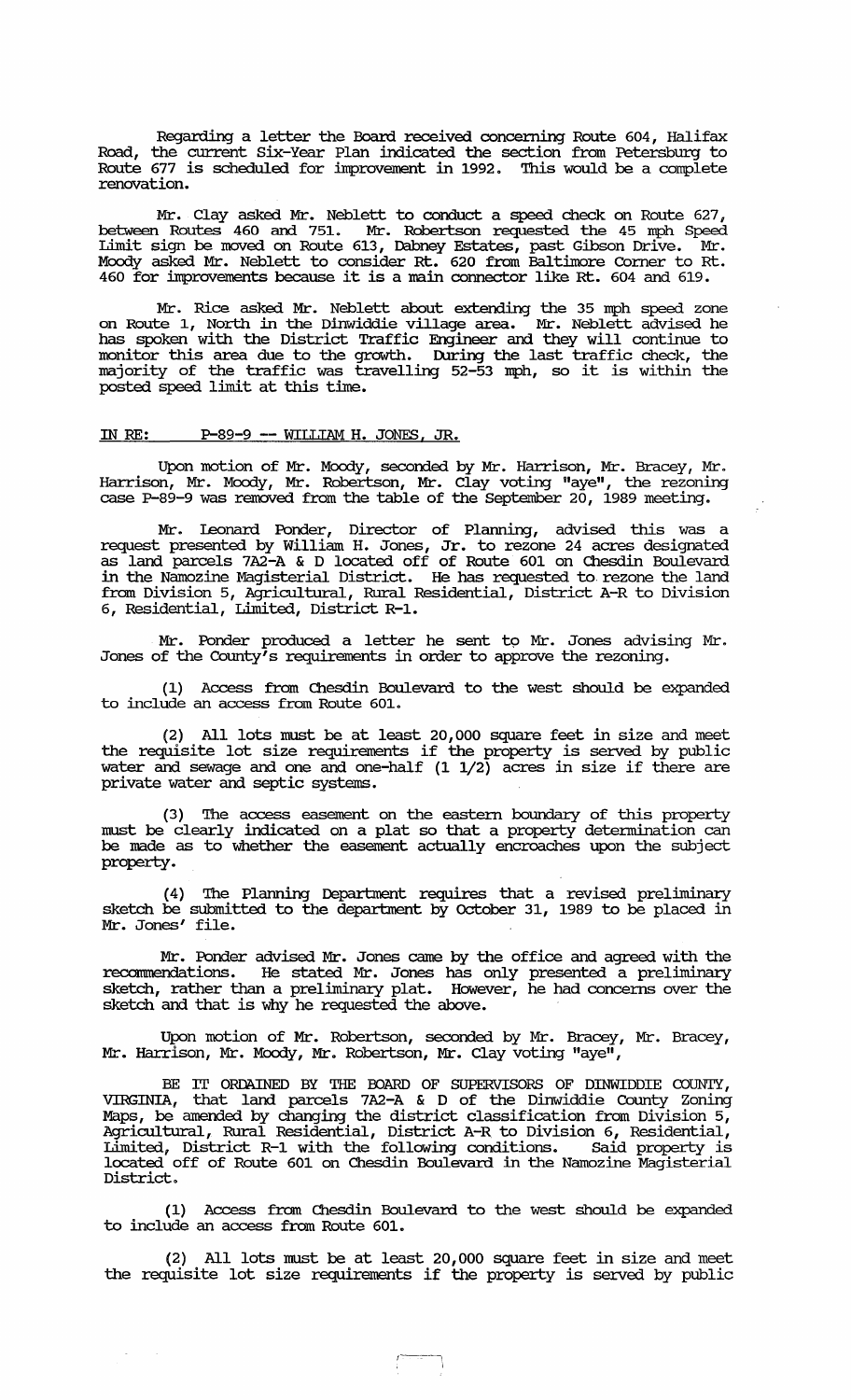water and sewage and one and one-half  $(1\ 1/2)$  acres in size if there are private water and septic systems.

Televis the Compensation

 $\mathbb{R}^{\mathbb{Z}}$ 

 $\lfloor$ 

(3) 'Ihe access easement on the eastern boundary of this property must be clearly indicated on a plat so that a property detennination can be made as to whether the easement actually encroaches upon the subject property.

(4) 'Ihe Planning Department requires that a revised preliminary sketch be submitted to the department by October 31, 1989 to be placed in Mr. Jones' file.

In all other respects, said zoning ordinance is hereby reordained.

## IN RE: STREET LIGHT REQUEST -- MANSFIEID NORIH

Mr. Robertson presented a petition for street lights in Mansfield North SUbdivision (Jackie Drive, James Court, Donnie Court and Mark Drive) . He indicated a portion of this subdivision has street lights. He advised the past policy of the Board is to install street lights when requested by a subdivision, upon approval by the County Administrator in working with the power company to locate the, proper places to put the lights.. He stated future subdivisions will be required to install their own street lights. He stated that after approval of the last request, the Board put a moratorium on future requests. He asked the Board for guidance to lift the moratorium and set a policy.

Mr. Clay stated he agreed with setting a policy. Mr. Harrison asked the County Administrator to suggest a policy. 'Ihe County Administrator advised all of their suggestions and alternatives have been exhausted. When the Board was given the staff's recommendations for a policy a few months ago, the Board rejected them. 'Iherefore, the staff needs guidance from the Board as to what they are looking for.

Mr. Robertson did not agree with the suggestion of a Sanitary<br>District as it would be costly. However, he felt if these people do not get their street lights he feels they are not being treated fairly as the other subdivisions have theirs and all subdivisions needed to be treated equally. He stated any clutter of homes needs protection of street lights, wherever it is located throughout the County.

Mr. Harrison suggested each supervisor submit five proposals to the County Administrator and Director of Planning to give them something to work with.

Mr. Robertson did not agree with payment by the citizens or payment by the County, he requested proposals that would incorporate all particular things and let the Board vote on it.

Mrs. Gloria Bain stated that subdivisions did not make up all of Dinwiddie County. She advised she installed her own light and pays for it and was tired of paying for benefits to the Northern part of the County.

Mr. Robertson stated the potential taxation for a subdivision is more than an acre of land. He stated subdivisions throughout the County provide taxes to keep the tax rate down for all of the County. He stated all areas of the County should be treated equally.

Mrs." Bain stated the northern end subdivisions and larger population in that area are credited for keeping the tax rate down in Dinwiddie; however, that is where the majority of the tax money is going with the Sheriff's Department due to high crime, water and sewage expenditures, and the street lights the County is paying for. She stated if three-fourths of the County can pay for their own lights, subdivisions can do the same.

Mr. Richard Earl requested the Board set a policy for the whole County and not show sectionism.

'Ihe County Administrator stated she would see what other communities are doing, as well as have each Board member submit their proposals by October 18, 1989 to give the staff guidance and report back at the November 1, 1989 meeting.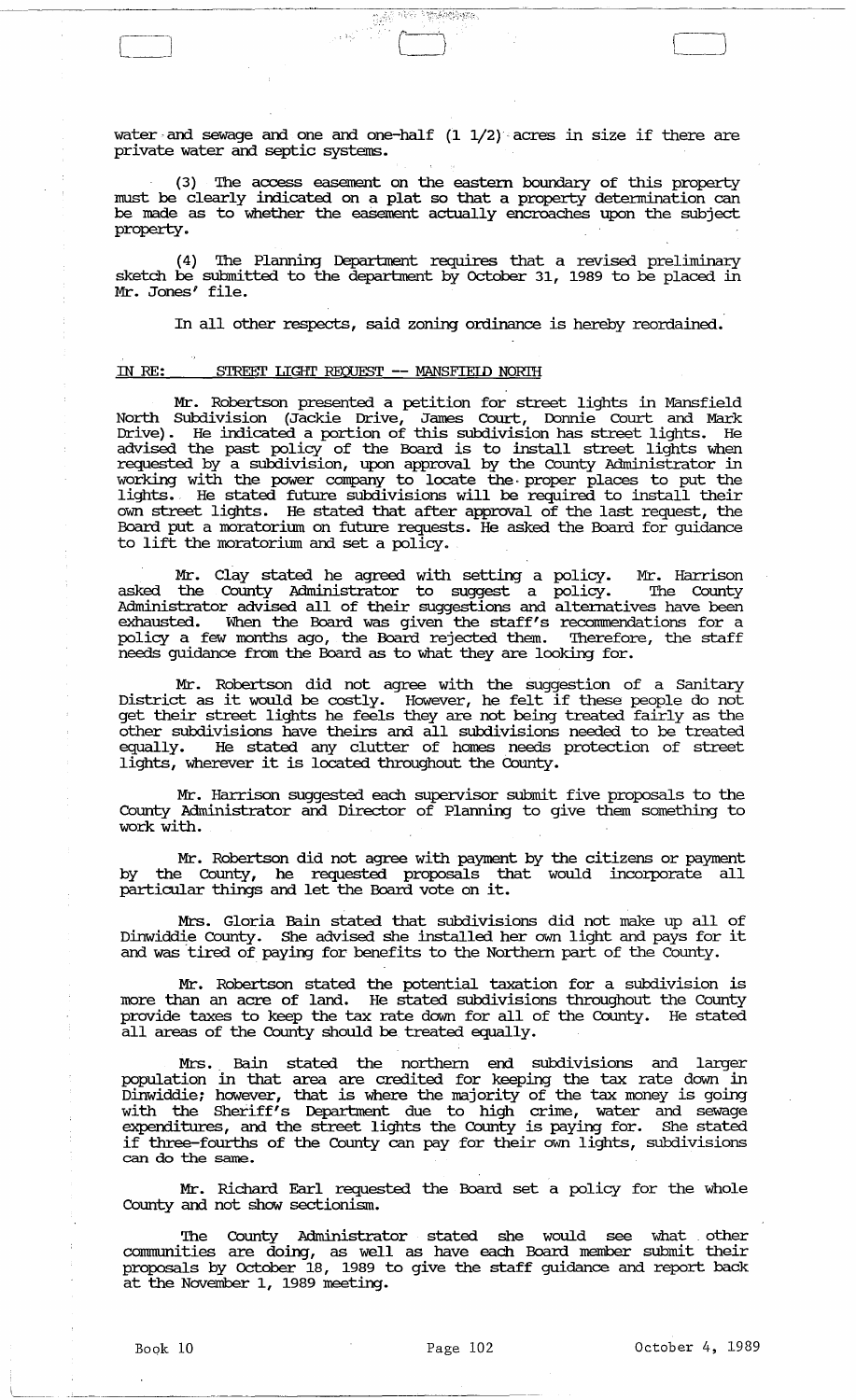### IN RE: COMMONWEALITH ATTORNEY

Mr. T. O. Rainey, Commonwealth's Attorney, appeared on behalf of the Judges of Dinwiddie County. He advised the lower half of the Courthouse is beginning to have some structural problems. Also, future plans are need regarding the small court room downstairs which is used as the Juvenile and Domestic Relations Courtroom. 'Ihere is inadequate space for people to wait, sometimes hours at the time. On behalf of the Judges, the Officers, and himself, he requested the Board to look into the situation and start planning for the next five years. He added it was not fair to the citizens to have to stand or sit on the floor, some with small children, hours at a time while waiting for their case. He is also concerned about the safety of the officers and citizens when walking prisoners through the crowded hall.

Mr. Bracey asked Mr. Rainey if repairs were made to the building and the Court room moved, would that solve the problem. He stated there were vacant schools at each end of the County that could be utilized.

Mrs. Quesenberry suggested a committee be formed to look at the alternatives, as well as the short term problems and long range planning.

# IN RE: **HEAUTH INSURANCE PLAN**

Mrs. Wendy Quesenberry, Interim County Administrator, advised at the last Board meeting a selection of a health insurance was postponed until the employees were surveyed as to the option of coverage they preferred under the Blue Cross/Blue Shield Plan. Of the 73 responses, 67 wished to remain with the current policy and 6 selected Alternate I. Keeping the current policy would mean the outpatient coverage would remain at 100% and the drug card would remain at \$4.50 and \$2.50. She added in the long run this may not be the best choice for the County nor the employees, as it will increase the premiums as a whole in the future. She stated the County pays \$85.00 towards an individual premium. 'Ihe new rates are as follows:

|                  | PREMIUM  | <b>EMPLOYEE PAYS</b> |
|------------------|----------|----------------------|
| Subscriber Only  | \$123.37 | \$38.37              |
| Subscriber Minor | \$179.59 | \$94.58              |
| Family           | \$297.83 | \$212.83             |

Being as the majority of the employees wished to keep the present policy, that would be her reconunendation to the Board.

Upon motion of Mr. Robertson, seconded by Mr. Harrison, Mr. Bracey, Mr. Harrison, Mr. Moody, Mr. Robertson, Mr. Clay voting "aye",

BE IT RESOLVED by the Board of Supervisors of Dinwiddie County, Virginia that the County Administrator is authorized to contract with Blue Cross/Blue Shield Health Insurance, effective November 1, 1989, keeping the coverage designated in the current policy.

# IN RE: SECTION 125 PIAN

Mrs. Wendy Quesenberry, Interim County Administrator, advised the Pre-Tax Plan of proposed flexible benefits under Section 125 of the Internal Revenue Code can be offered the employees. This plan allows the employee to have the contribution for insurance benefits deducted before taxes. This reduces the taxable income so the employee pays less in taxes and take home pay will increase. She stated this would offset the increase in Health Insurance premiums. She emphasized this was not mandatory and was strictly a voluntary deduction by the employee. A reconunendation by the County Attorney was included and the staff had not heard any negatives against participation in the plan. 'Iherefore, she reconnnended adoption of the Resolution.

Upon motion of Mr. Robertson, seconded by Mr. Harrison, Mr. Bracey, Mr. Harrison, Mr. Moody, Mr. Robertson, Mr. Clay voting "aye", the following resolution was adopted to provide taxable and non-taxable benefits for County employees who are eligible which plan qualifies as a

 $\begin{array}{cc} \hspace{-0.2cm} & \hspace{-0.2cm} \textbf{1} & \hspace{-0.2cm} \textbf{1} & \hspace{-0.2cm} \textbf{1} & \hspace{-0.2cm} \textbf{1} & \hspace{-0.2cm} \textbf{1} & \hspace{-0.2cm} \textbf{1} & \hspace{-0.2cm} \textbf{1} & \hspace{-0.2cm} \textbf{1} & \hspace{-0.2cm} \textbf{1} & \hspace{-0.2cm} \textbf{1} & \hspace{-0.2cm} \textbf{1} & \hspace{-0.2cm} \textbf{1} & \hspace{-0.2cm} \text$ 

 $\sim 100$  km  $^{-1}$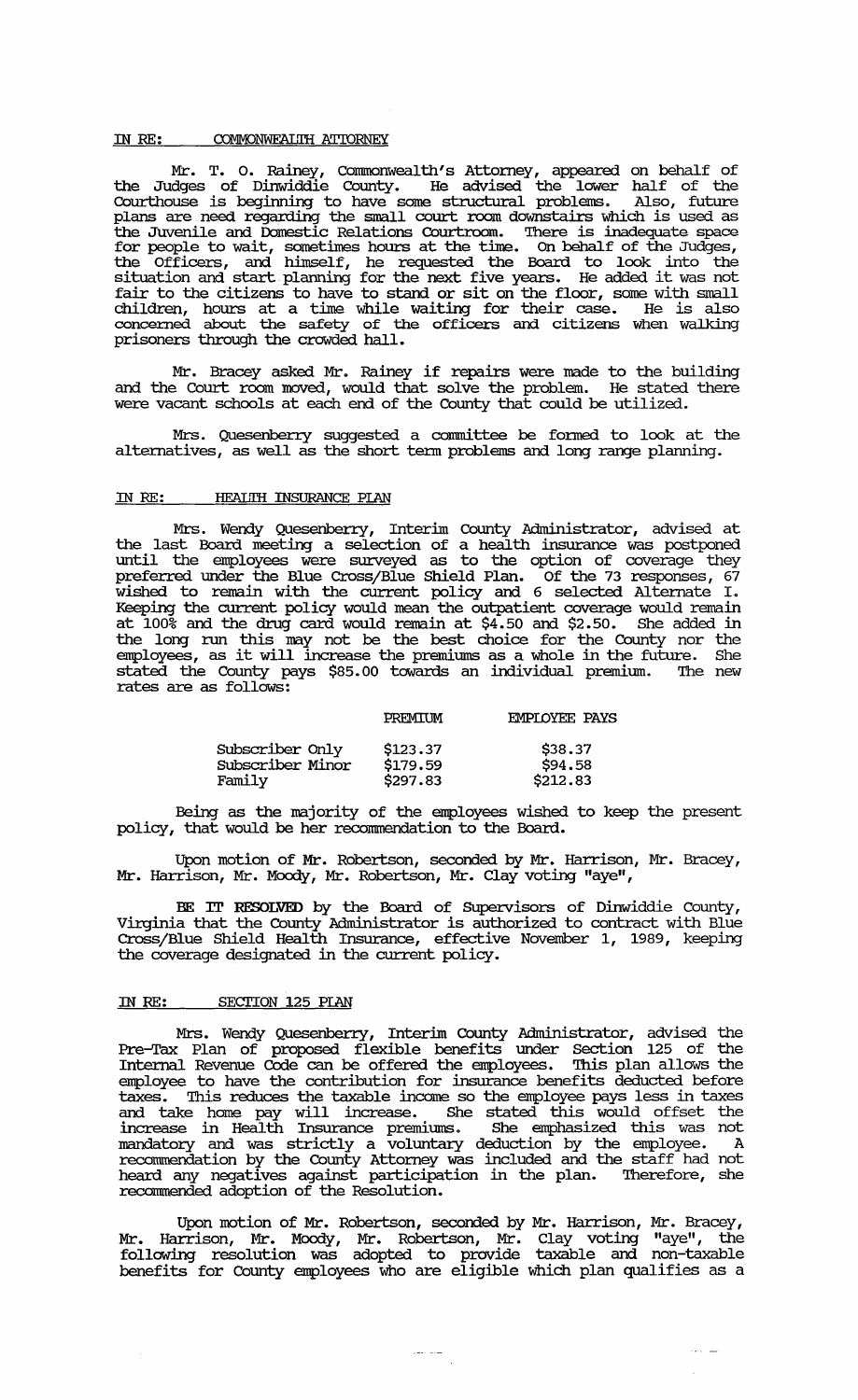"cafeteria Plan" for purposes of Section 125 of the Internal Revenue Code of 1986, as amended:

ইস্কুলিয়ালয় বিশ্ব

 $\frac{1}{2}$  and  $\frac{1}{2}$ 

WHEREAS, the Board of Supervisors of Dinwiddie County (the "Board") has determined that it is in the best interest of Dinwiddie County (the "County") to provide certain benefits to employees of the County; and

WHEREAS, the Board has reviewed the benefits package recommended by its health care consultants, Commercial Risk Consultants, and desires to adopt a written plan to provide taxable and non-taxable benefits exclusively for employees of the County who are eligible therefor which plan qualifies as a "cafeteria plan", for purposes of Section 125 of the Internal Revenue Code of 1986, as amended (the "Tax Code");

NOW, 'IHEREFORE, BE IT RESOLVED BY THE OOARD OF SUPERVISORS OF DINWIDDIE COUNTY as follows:

1. 'Ihe Board hereby detennines that it is in the best interest of the County to provide certain benefits to employees of the County who are eligible therefore.

2. 'Ihe Board hereby adopts and approves the written plan entitled "Integrated Flexible Benefits Plan for Errployers" as presented to the Board (the "Plan") in order to provide taxable and non-taxable benefits exclusively for employees of the County who are eligible therefor, which plan qualifies as a "cafeteria plan" for purposes of Section 125 of the Tax Code, and is to be interpreted and maintained in a manner consistent with the requirements of Section 125 of the Tax code.

3. The Board hereby authorizes and directs the County Administrator and such other officers and employees of the County to take all action necessary or appropriate for the implementation of the Plan for the benefit of the employees of the County.

4. This resolution shall be effective immediately.

#### IN RE: EXECUITVE SESSION

 $\begin{tabular}{|c|c|c|c|} \hline \quad \quad & \quad \quad & \quad \quad \\ \hline \quad \quad & \quad \quad & \quad \quad \\ \hline \quad \quad & \quad \quad & \quad \quad \\ \hline \quad \quad & \quad \quad & \quad \quad \\ \hline \quad \quad & \quad \quad & \quad \quad \\ \hline \quad \quad & \quad \quad & \quad \quad \\ \hline \quad \quad & \quad \quad & \quad \quad \\ \hline \quad \quad & \quad \quad & \quad \quad \\ \hline \quad \quad & \quad \quad & \quad \quad \\ \hline \quad \quad & \quad \quad & \quad \quad \\ \hline \quad \quad & \quad \quad & \quad \quad \\ \hline \quad \$ 

Upon motion of Mr. Harrison, seconded by Mr. Robertson, Mr. Bracey, Mr. Harrison, Mr. Moody, Mr. Robertson, Mr. Clay voting "aye", pursuant to Section 2.1-344(1), (4), (6) of the Virginia Freedom of Information Act, the Board moved into Executive Session at 9:48 p.m. to discuss personnel, industrial and legal matters. A vote having been made and approved, the meeting reconvened into Open Session at 11:17 p.m.

# IN RE: CERTIFICATION OF EXECUTIVE MEETING

Upon motion of Mr. Robertson, seconded by Mr. Harrison, Mr. Bracey, Mr. Harrison, Mr. Moody, Mr. Robertson, Mr. Clay voting "aye", the follOW'ing Certification was adopted:

WHEREAS, the Board of Supervisors of Dinwiddie County convened an executive meeting on this date pursuant to an affirmative recorded vote and in accordance with the provisions of 'Ihe Virginia Freedom of Information Act; and

WHEREAS, Section 2.1-344.1 of the Code of Virginia requires a certification by the Board of SUpe:rvisors of Dinwiddie County, that such Executive meeting was conducted in conformity with the Virginia law;

NOW THEREFORE BE IT RESOLVED that the Board of Supervisors of Dinwiddie County, Virginia, hereby certifies that, to the best of each member's knowledge, (1) only public business matters lawfully exempted from open meeting requirements by Virginia law were discussed in the executive meeting to which this certification resolution applies; and (2) only such public business matters as were identified in the motion convening the executive meeting were heard, discussed or considered by the Board of SUpe:rvisors of Dinwiddie County, Virginia.

-\_ ...... - . -------